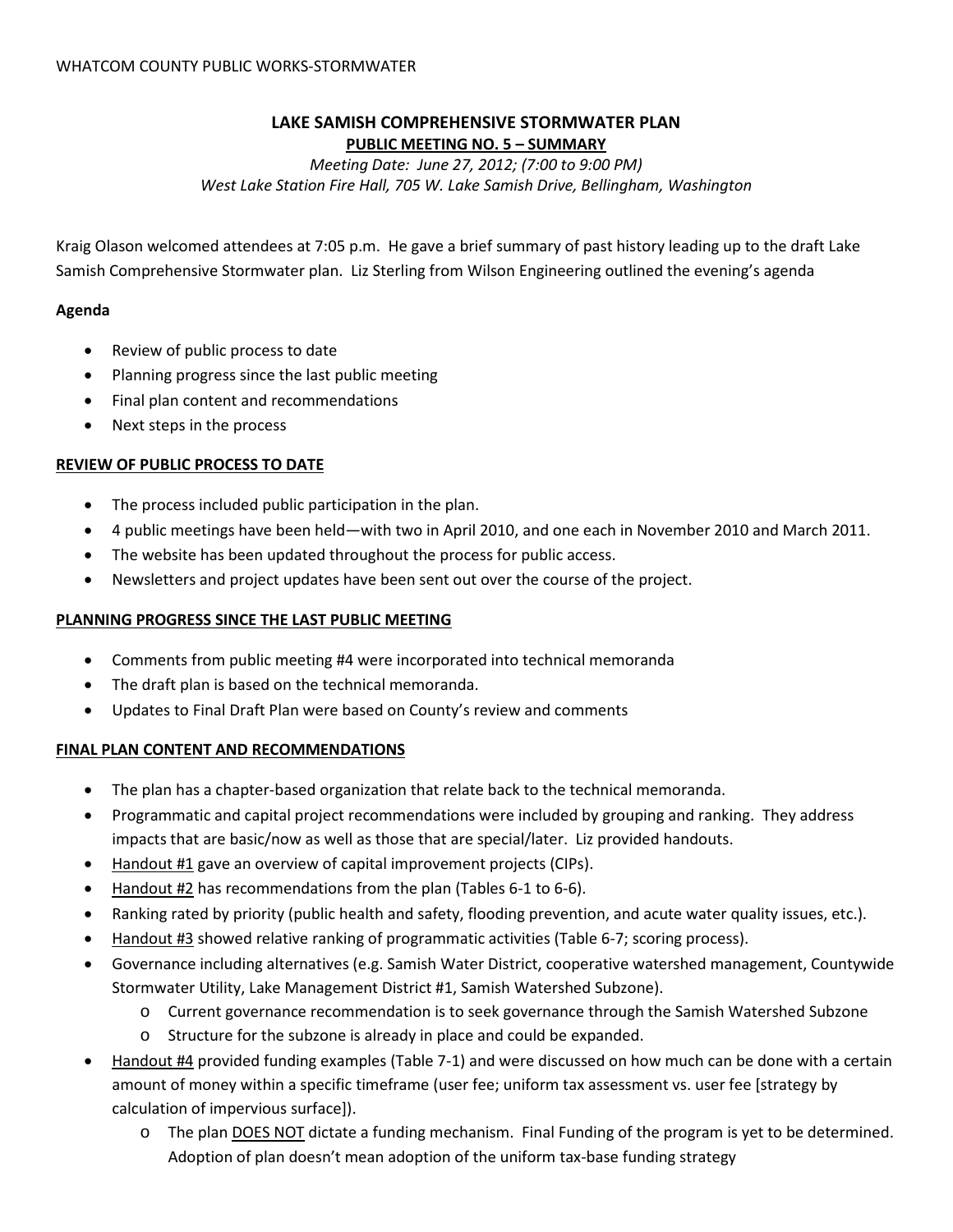#### **NEXT STEPS IN THE PROCESS**

Final draft plan helps with prioritizing and funding of capital improvement projects. Next step is to move this beyond the planning stage and formalize it. Any final comments to be considered should be sent to Kraig Olason by July 6, 2012. The following schedule outlines important dates leading to adoption of the plan.

# **Future Schedule:**

- July 10, 2012, 9:30 a.m.: County Staff will present the plan to the Whatcom County Council Natural Resources Committee.
- July 24, 2012, 7 p.m.: A public hearing will be scheduled before the County Council (this is the most formal opportunity to have thoughts expressed). The plan may be adopted at this meeting based on the information the Council receives and if they concur.

Basic/now plan implementation is set to begin in 2013. Implementation of the special/later portions of the plan will depend on development of the funding program. Community support following adoption of the plan is recommended to strategize funding of the program.

# **QUESTION & ANSWER/COMMENT SESSION:**

Numerous questions and comments were posed to staff and the consultant such as:

- We feel this is being forced on us by Public Works. Not many requested this action, and we're already being taxed too much.
- Does Council impose the fees/tax? I would like to hear things go out to the people to vote on. We're paying for the water quality, but visitors don't have to pay. Once it's adopted, we basically have lost of control.
- How long will the assessment go on for? Forever?
- If we're dealing with the County's water, shouldn't they be responsible for the of culverts and roads.
- Propose funding of plan based on appraised value. We have some very significant state and county involvement that are excluded. Why? And why is there no boat launch fee or a fee to go into Whatcom County Park? What about stormwater that comes off I-5?
- We would like to see the "exempted" groups to pay as a source of revenue.
- Why not have the flood zone pay for it?
- We feel the County and State are shirking their responsibility of pollution into lakes.
- Summerland Road flows into Skagit—shouldn't they be excluded.
- If this is for water quality, why doesn't Lake Management use the money they have to take care of the Creek.
- We supported the plan because we thought it was to address water quality of the lake. But this plan talks about projects that don't necessarily show water quality improvements.
- How are impervious surfaces calculated? Do they include driveways and roofs?
- Were Canadian property owners notified? They won't be present at meetings. Have they considered who takes water from the lake and who has water from wells?
- What about individuals who treat their own stormwater?
- Stormwater treatment vaults on I-5 are supposed to be cleaned periodically, but nobody has. Annually, trees fall on road, ruin the road, and go into lake—but no one looked at how to deal with the trees to avoid that.
- Who would coordinate the plan? Would the coordinator get paid annually (KO: unless you get a volunteer, issue—how do we have a point of contact somewhere)
- What's the status on moving forward on the inspection of vaults on I-5? Seems counterproductive that so much effort was put into putting it in, but no one is following up.